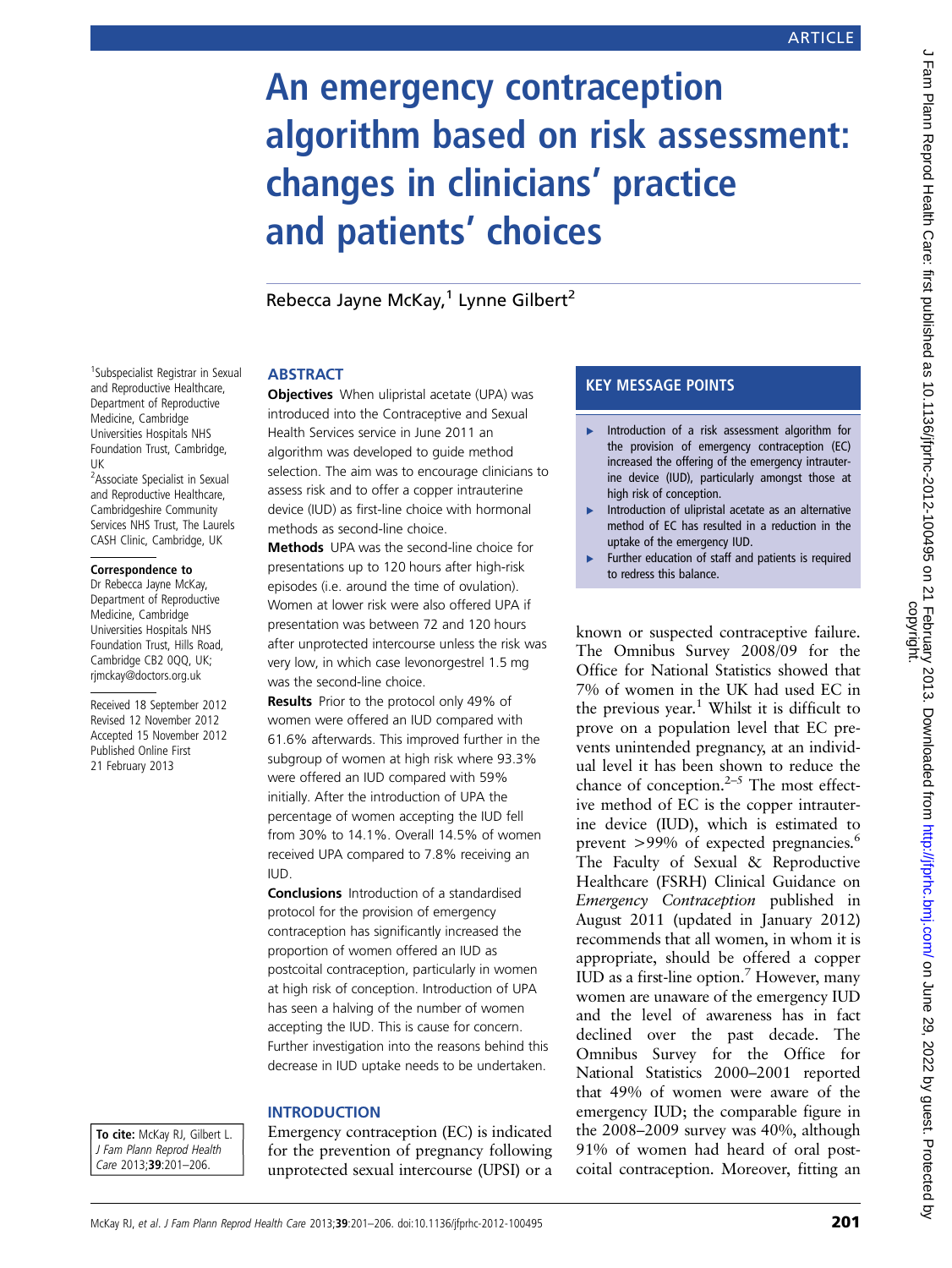emergency IUD is not always practicable and for many women it may be unacceptable or unsuitable. Oral postcoital contraception is therefore an important and essential alternative.

There are currently two oral options licensed for use in the UK. Levonorgestrel (LNG) 1.5 mg (Levonelle<sup>®</sup>, Bayer) was licensed in 1999 and was the only option available until ulipristal acetate (UPA) 30 mg (ellaOne®, HRA Pharma) was licensed in the UK in May 2009. UPA is a selective progesterone receptor modulator that binds strongly to the progesterone receptors in target tissues (e.g. uterus, cervix, ovaries and hypothalamus) and exerts tissue-selective agonist, antagonist and partial agonist effects. In the context of EC, both LNG and UPA appear to work primarily by inhibiting or delaying ovulation.8 One study showed an effect of UPA on endometrial thickness but the significance of this has not been elucidated.9 Whereas LNG is ineffective after the onset of the luteinising hormone (LH) surge, UPA administered between the onset and the peak of the LH surge can delay follicular rupture and appears to be more effective than LNG around the time of ovulation.10 11 Figure 1 illustrates the 'window of opportunity' for action of the three EC options. A combined analysis of four World Health Organization trials looking at pregnancy rates when LNG is delayed showed no significant differences in the second, third and fourth day with respect to the first day but on the fifth day women were six times more likely to get pregnant.12 UPA continues to be effective for up to 120 hours with no decline in efficacy over this time period and is significantly more effective than LNG when 72–120 hours have elapsed since UPSI.<sup>13</sup>

In June 2011, a 6-month pilot was set up to trial the use of UPA in the Contraceptive and Sexual Health Services (CASH) service based in Cambridge. The local Medicines Management team agreed to restricted use, commenting on the lack of long-term safety data for UPA, the effect on hormonal methods of contraception 'Quick Started' after UPA and the cost implications. The introduction of UPA therefore



Figure 1 The 'window of opportunity'. Cu IUD, copper intrauterine device; LH, luteinising hormone.

presented a challenge to develop a rational basis for selecting an EC method and an opportunity to encourage clinicians to offer an IUD more widely.

The resultant protocol was based on the risk of conception and an algorithm was developed to encourage staff to asses risk from the menstrual, coital and contraceptive history and to offer methods accordingly. Consistent with FSRH recommendations, all women were to be offered an IUD as first-line option. For women declining this option, or in whom it was inappropriate or unsuitable, UPA was offered to two groups of women: (1) those at high risk of conception and (2) all other women presenting between 72 and 120 hours after UPSI unless the risk assessment was low, in which case LNG was offered. UPA was therefore restricted to women who declined an IUD and in whom LNG was likely to have no or minimal effect.

The algorithm was incorporated into a proforma, which included documentation of other FSRH recommendations, namely discussion and/or provision of ongoing contraception and a sexually transmitted infections risk assessment with the offer of screening. A prospective audit was carried out of all EC consultations for the 6 months after introduction of the protocol. EC use had been audited in the previous year and this retrospective audit was used as a comparison. The cost implications to the service of the introduction of UPA were also calculated.

### **METHODS**

The pilot ran from June 2011 to December 2011. Each presentation for EC was assigned to one of four risk categories: low, high, moderate or indeterminate. The moderate and indeterminate categories were further subdivided into presentation up to 72 hours after UPSI and presentation between 72 and 120 hours. Women who presented following a potential failure of a hormonal method [e.g. overdue depot medroxyprogesterone acetate (Depo-Provera®) injection and missed oral contraception) were automatically categorised as indeterminate risk. Women not using hormonal contraception were categorised in relation to when in their cycle they had had UPSI. This is illustrated in Figure 2. The likely ovulation date was estimated by subtracting 14 days from the shortest cycle length over the previous 6 months. The reliability of this calculation is questioned by studies that have demonstrated the difficulty in predicting the timing of ovulation; however, it is the accepted method for determining the time limits for safe IUD insertion. High risk was defined as the predicted day of ovulation plus the 3 days before, thus including the days with maximum chance of conception, namely between the onset of the LH surge and ovulation and also the 3 days after ovulation to allow for inaccuracies in the estimated day of ovulation. Low risk was defined as the last 7 days of the cycle and from Day 1 to ovulation minus 8 days. The FSRH guidelines state that the combined pill can be started in the first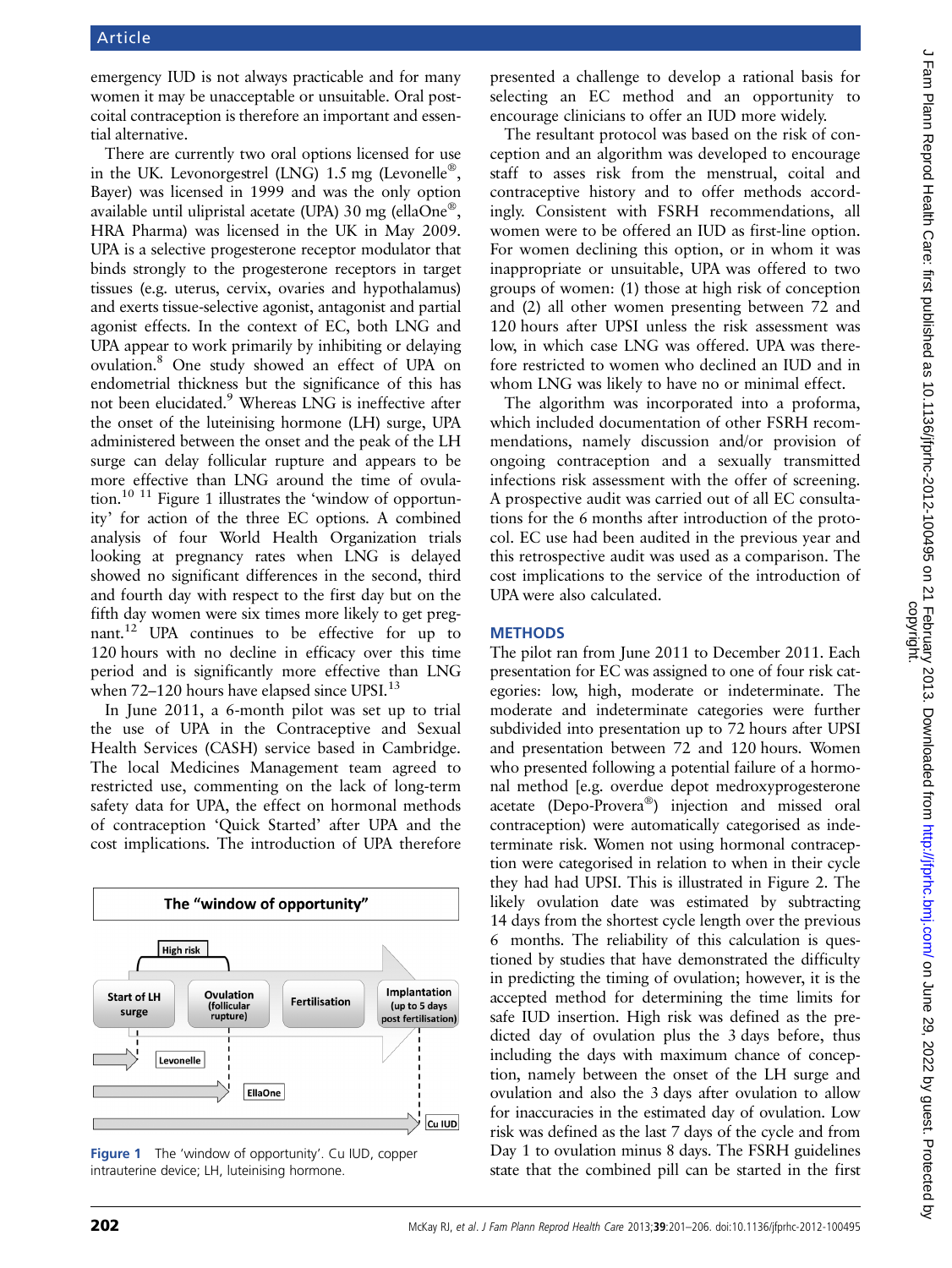|        |  |        | Pre-ovulation |  |  |  |  |   |      |        |                     | Post-ovulation |  |          |    |    |    |     |    |    |                                |    |    |    |    |               |    |
|--------|--|--------|---------------|--|--|--|--|---|------|--------|---------------------|----------------|--|----------|----|----|----|-----|----|----|--------------------------------|----|----|----|----|---------------|----|
| $\sim$ |  | $\sim$ | 4             |  |  |  |  | 9 | 10   | $\sim$ | 1 <sub>2</sub><br>ᅩ | 12<br>13       |  | 15       | 16 | -- | 18 | 19  | 20 | 21 | $\mathbf{\Omega}$<br><u>__</u> | 23 | 24 | 25 | 26 | $\mathcal{L}$ | 28 |
| Low    |  |        | Moderate      |  |  |  |  |   | High |        |                     |                |  | Moderate |    |    |    | Low |    |    |                                |    |    |    |    |               |    |

Figure 2 Calculating risk of pregnancy.

5 days of the cycle with no extra precautions, suggesting that there is a very low risk of pregnancy during this time period. The remaining days were defined as moderate risk. The algorithm for method selection is illustrated in Figure 3.

Women eligible for UPA on the basis of their risk category had further screening for exclusion criteria (Box 1). Although not excluded within the terms of the product licence, there are very few data on use in women aged under 18 years therefore UPA was not offered to these women. In case of non-attendance, women choosing an IUD were also given LNG if the procedure was not scheduled for the same day.

Prior to the introduction of the proforma, the protocol and supporting documentation was circulated to all clinical staff followed by a face-to-face training session.

The notes of all EC consultations in the 6-month period from June 2011 to December 2011 were analysed 2 months after the end of the study period to allow time to identify patients re-attending following failure of EC. The data extracted included patient demographics, indications for EC, risk category assignment, method of EC provided, future contraception plans and provision. All risk category assignments were checked for accuracy from the menstrual

Low

**Moderate or** 

indeterminate

and coital information recorded and any subsequent attendances indicating a failure of EC were noted. The data were then compared with a retrospective audit conducted over 2 months in 2010 prior to the introduction of the algorithm and UPA. At this time there was no structured proforma to guide clinicians on record keeping. There were 345 EC requests from 317 unique patients in the 6 months of the 2011 study and 136 requests in the 2 months of the 2010 study. All case notes were analysed.

### **RESULTS**

The patient demographics were broadly similar (Table 1). The commonest age range for requesting EC was between 16 and 24 years, with over 60% of consultations falling in this bracket. The indications for EC were also similar across both datasets with UPSI and condom failure accounting for over 85% of consultations (Table 1). In the first audit, risk categories were assigned retrospectively by the authors from the information given in the notes. Risk categories after the introduction of the algorithm were specifically recorded by the clinician seeing the patient (Table 1). These were checked by the authors against the menstrual, coital and contraceptive history recorded on the proforma. The assignment was found

Levonelle if

0-72 hours

post UPSI

**Accepts** 



**Offer Levonelle** 

and IUD

Offer IUD if meets

criteria and no

contraindications

Figure 3 The emergency contraception algorithm. IUD, intrauterine device; UPSI, unprotected sexual intercourse.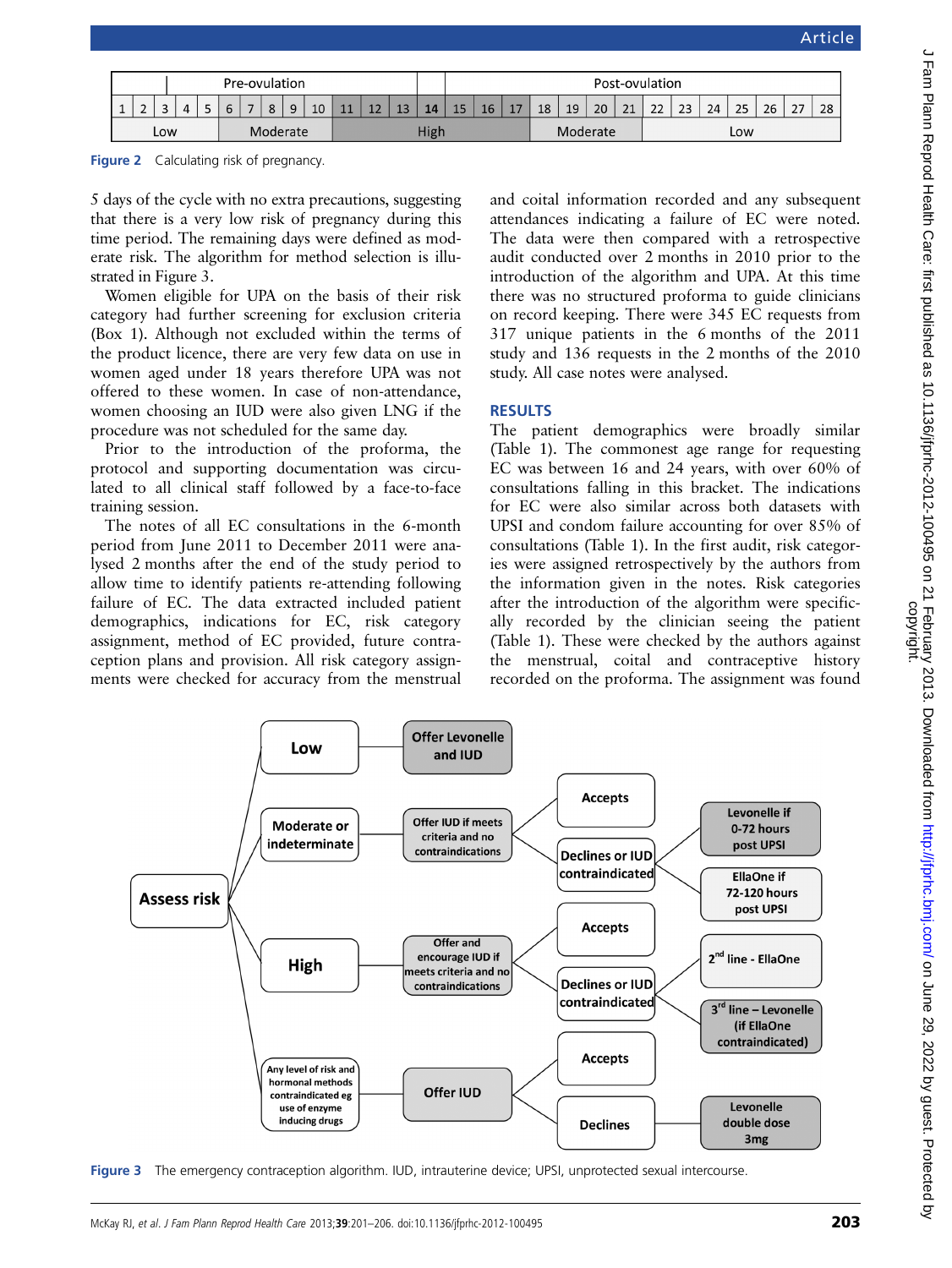# Box 1 Exclusion criteria for ulipristal acetate.

- Women aged under 18 years
- Women on the following interacting drugs:
- Enzyme inducer (currently or within the last 28 days)
- **Antacids**
- Proton-pump inhibitors
- H2 receptor antagonists
- Ketoconazole/itraconazol/clarithromycin
- Severe asthma
- Galactose intolerance/Lapp lactase deficiency/glucose-galactose malabsorption
- Severe liver or renal disease
- Used levonorgestrel or ulipristal acetate in this cycle

to be incorrect in 8.1% (28/345) of cases. In the very small numbers of incorrect assignment of risk the practitioners tended to err on the side of caution.

We looked at the patients in whom an IUD was deemed to be appropriate. In the first audit 72.8% (99/136) were eligible for an IUD compared with 89.9% (310/345) afterwards. This greater proportion may be because the algorithm made it easier to be confident of excluding the possibility of an implanted pregnancy and therefore decide that an IUD was safe.

From the data recorded the number of women eligible for an IUD and the number in the subgroup who were also eligible for UPA was established. Prior

Table 1 Patient demographics, indication for emergency contraception and risk categories

| <b>Parameter</b>                       | Retrospective audit<br>2010 (%) | Post-protocol audit<br>2011 (%) |
|----------------------------------------|---------------------------------|---------------------------------|
| Patient age (years)                    |                                 |                                 |
| < 16                                   | (9.6)<br>13                     | (5.2)<br>18                     |
| $16 - 19$                              | 47 (34.5)                       | 113 (32.7)                      |
| $20 - 24$                              | 38 (30.0)                       | 119 (34.5)                      |
| $25 - 29$                              | 15 (11.4)                       | 48 (13.9)                       |
| $30 - 34$                              | 12 (8.8)                        | (7.2)<br>25                     |
| $35 - 39$                              | (3.8)<br>5                      | 13<br>(3.8)                     |
| $40 - 44$                              | (2.9)<br>4                      | (1.7)<br>6                      |
| $45 - 49$                              | (1.4)<br>2                      | (0.9)<br>3                      |
| Indication for emergency contraception |                                 |                                 |
| Unprotected sexual<br>intercourse      | 87 (63.9)                       | 176 (51.0)                      |
| Condom failure                         | 29 (21.3)                       | 124 (36.0)                      |
| Missed/late pills,<br>patch or ring    | 16 (11.8)                       | (9.6)<br>33                     |
| Other                                  | $4*(2.9)$                       | $12+$ (3.5)                     |
| Risk categories                        |                                 |                                 |
| Low                                    | 28 (20.6)                       | 92 (26.6)                       |
| Moderate                               | 34 (25.0)                       | 60 (17.4)                       |
| High                                   | 42 (30.9)                       | 75 (21.7)                       |
| Indeterminate                          | 32 (23.5)                       | 118 (34.2)                      |

\*Combined oral contraceptive and antibiotics (3), late Depo-Provera® (1). †Intrauterine device expulsion (2), late Depo-Provera (3), overdue intrauterine system (2), failure to use extra precautions with 'Quick Start' (3) not recorded (2).

to introducing the algorithm, only 49% (49/99) of women eligible for an IUD were offered one. Although this increased significantly to 61.6% (191/310) after the introduction of the algorithm, this still falls short of the FSRH target of 100%. However, in the subgroup of women in the high-risk category the improvement was even more marked with only 59% (25/42) offered an IUD prior to the algorithm but over 93% (70/75) afterwards.

Critically it is the rate of uptake that is important. Before the introduction of risk assessment and UPA, 30% (15/49) of those who were offered an IUD accepted it, resulting in 15% (15/99) of women for whom an IUD was appropriate having the device fitted. After introduction of the algorithm only 14.1% (27/191) of those offered accepted the IUD and this represented 8.7% (27/310) of those eligible and therefore a 42% fall in the rate of acceptance. For women in the high-risk category there was a smaller (20%) drop in acceptance of the IUD after the introduction of the algorithm (14/70 vs 10/25). Overall 18.7% (14/75) of those at high risk had an IUD afterwards compared with 24% (10/42) before. This is very disappointing given the improvement in the rate of offering an IUD but perhaps not that surprising given the alternative of UPA. These data are summarised in Figure 4. Of the women who were eligible for both UPA and an IUD, 79% chose UPA with only 17% choosing an IUD and 4% preferred LNG.

In the cohort of patients after introduction of the algorithm, there were four (1.2%) confirmed pregnancies, all of whom had had LNG. None of these women were assessed as high risk. Two of the women were eligible for an IUD and were offered it appropriately but declined. The other two were ineligible for both UPA and an IUD as the possibility of an early undetected implanted pregnancy could not be excluded.



**Figure 4** Emergency intrauterine device (IUD) before and after the introduction of ulipristal acetate and the risk assessment proforma.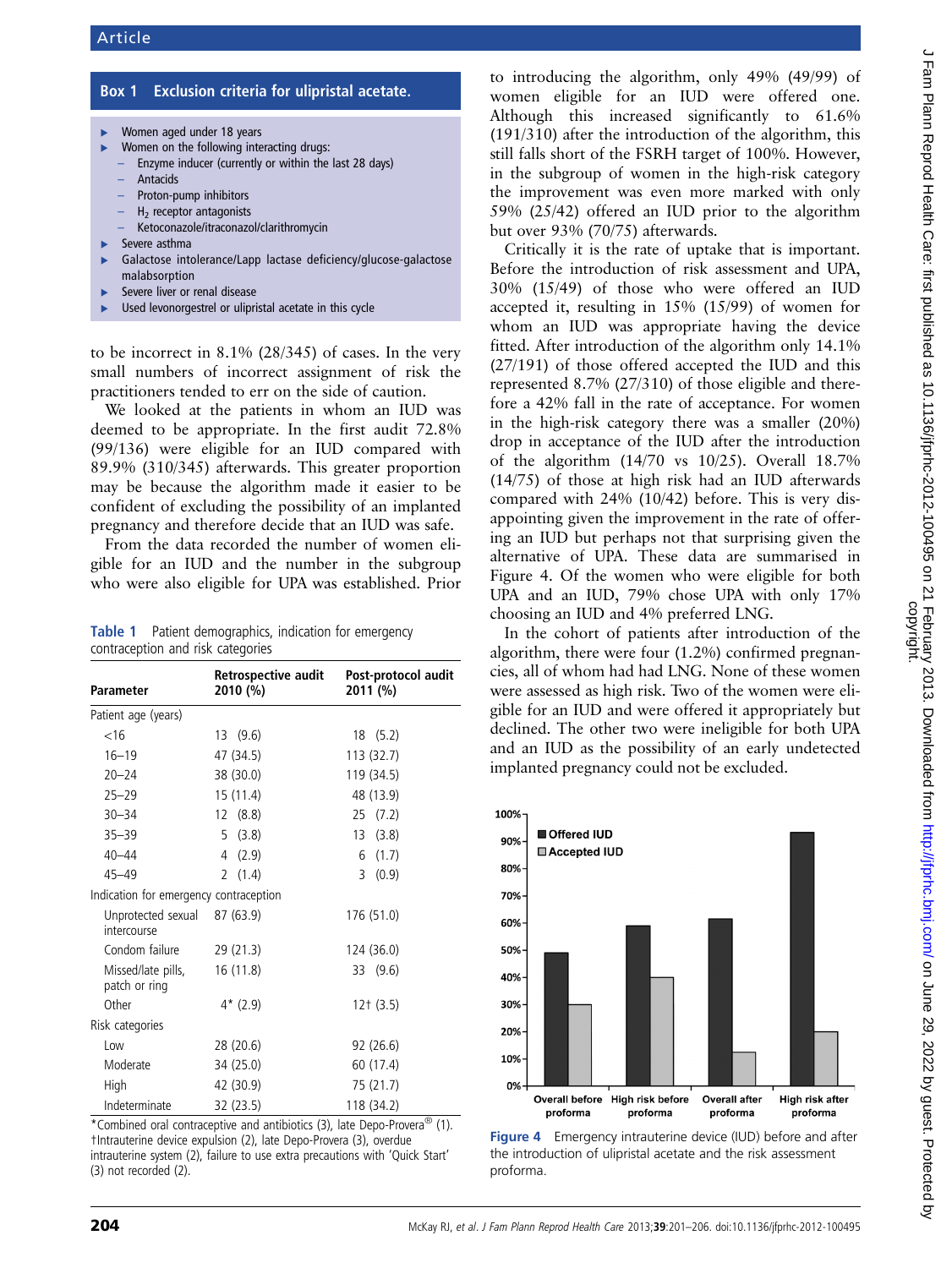UPA cost our service £16.95 per dose while LNG cost £5.37. In the 6-month period UPA was provided 50 times at a drug cost of £847.50. Had all these patients received LNG instead the excess cost of providing UPA would have been £579. However, this assumes that all those accepting UPA would previously have used LNG rather than an IUD. An IUD costs £8– $£11$  but usually requires another appointment with a trained fitter, plus other IUD fitting costs. The cost of fitting an IUD is therefore greater than the difference in cost between LNG and UPA. It is difficult to ascertain whether UPA has cost the service money over 6 months as there have been proportionally fewer IUD fittings. A cost effectiveness analysis comparing UPA vs LNG 1.5 mg for the prevention of unintended pregnancy was undertaken by Cameron et al. and showed that UPA was a cost-effective alternative as the additional costs of preventing an unintended pregnancy exceed the additional drug costs.<sup>14</sup> This looked at the National Health Service (NHS) as a whole and did not take into account the additional costs of providing UPA to an individual service. This is increasingly important in the modern day fragmented NHS.

### **DISCUSSION**

The use of a structured proforma that encourages risk assessment and an algorithm for method selection has made clinicians more aware of the superior efficacy of the emergency IUD compared to the oral options. The rate of offering the IUD has increased accordingly. Retrospective audits in this service have shown a year-on-year increase in offering the IUD from 22% in 2007 to 61.5% in 2011. Unfortunately, since the introduction of UPA there has been a decrease in women's acceptance of the IUD. As the IUD remains the most effective method of EC and is the only option that works after ovulation, a reduction in uptake may lead to an increase in the number of unplanned pregnancies.

It is difficult to establish why the introduction of UPA led to a reduction in IUD acceptance but it is likely to be a combination of patient and clinician factors. A small study in London looked at the reasons women give for choosing oral EC rather than the IUD.<sup>15</sup> This showed that most women had unrealistic expectations as to how effective the postcoital contraceptives were and a lack of knowledge about the IUD. An oral method is undoubtedly easier not only for the patients but also for the clinicians who have to arrange for the device to be fitted and for those who perform the procedure. Against this background one could surmise that UPA has conveniently provided a more effective alternative to the IUD than LNG and has been sold as such, without sufficiently emphasising the superiority of the IUD over both oral methods.

An anonymous survey of clinicians to establish perceived barriers and attitudes to presenting the option of an emergency IUD and performing the procedure is planned. This will inform further education of CASH staff prior to the audit being repeated.

Whilst the reduction in IUD uptake is disappointing, the level of acceptance of IUD is high compared to other services. A study in a CASH service in Edinburgh showed that only 2% of the women attending for EC accepted an IUD compared with 8.7% in Cambridge, even after the introduction of UPA.<sup>16</sup> Summary statistics (KT 31 data) showed that emergency IUD uptake was only 3% in community clinics nationally.<sup>17</sup> Educating both women and clinicians is essential to improving the acceptance of an IUD as postcoital contraception.

It is possible to criticise the algorithm developed as it is based on assessing the risk of conception. This is notoriously difficult as it is dependent on a woman's accurate knowledge of her own menstrual cycle, when ovulation is likely to occur and specific information about the timing of all episodes of UPSI. Without some assessment, however, it is not possible to guide choices and establish eligibility for an IUD. However, this process is essential to inform the woman and to determine whether she is eligible for the IUD. An algorithm makes the process more robust and ensures consistency of approach between clinicians within the service. Only 8% of those women seen after introduction of the algorithm had an inaccurate risk assessment. Unless use of UPA is unrestricted, such an algorithm ensures it is offered to those likely to benefit the most.

In summary, the authors believe that the introduction of a standardised algorithm for the provision of EC leads to more women being offered the IUD, and with further education of staff and patients should lead to an increased acceptance of the IUD.

Acknowledgements The authors would like to thank the nurses and doctors of the Laurels CASH service for completing the proformas.

### Funding None.

Competing interests None.

Ethics approval This study was granted ethical approval by the Cambridge Universities NHS Foundation Trust.

Provenance and peer review Not commissioned; externally peer reviewed.

### **REFERENCES**

- 1 Lader D. Opinions Survey Report No. 41. Contraception and Sexual Health, 2008/09. 2009. http://www.ons.gov.uk/ons/rel/ lifestyles/contraception-and-sexual-health/2008-09/2008-09.pdf [accessed 8 November 2012].
- 2 Raymond EG, Trussell J, Polis CB. Population effect of increased access to emergency contraception pills. Obstet Gynaecol 2007;109:181–188.
- 3 Cheng L, Che Y, Gulmezoglu AM. Interventions for emergency contraception. Cochrane Database Syst Rev 2012;8:CD001324.
- 4 Raymond E, Taylor D, Trussell J, et al. Minimum effectiveness of the levonorgestrel regimen of emergency contraception. Contraception 2004;69:79–81.